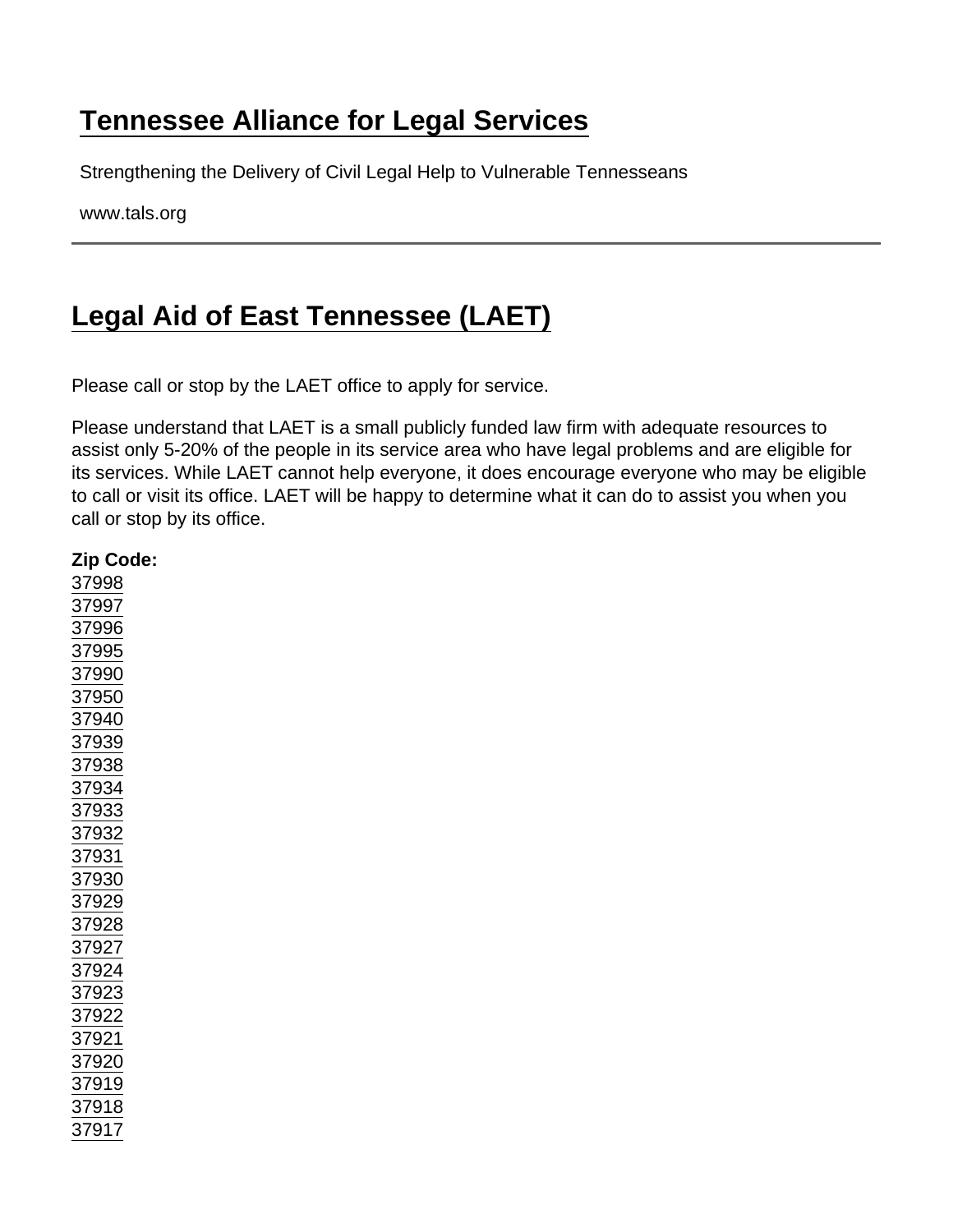| <u>37916</u>                                                                                                                                                                                                                                                                                 |
|----------------------------------------------------------------------------------------------------------------------------------------------------------------------------------------------------------------------------------------------------------------------------------------------|
| 37915<br>37914<br>37912<br>37902<br>37902<br>37902<br>37902<br>37902<br>37902<br>37868<br>37868<br>37868<br>37868<br>37868<br>37868<br>37868<br>37868<br>37868<br>37868<br>37868<br>37868<br>37862<br>37862<br>37862<br>37862<br>37862<br>37862<br>37862<br>37862<br>37862<br>37862<br>37862 |
|                                                                                                                                                                                                                                                                                              |
|                                                                                                                                                                                                                                                                                              |
|                                                                                                                                                                                                                                                                                              |
|                                                                                                                                                                                                                                                                                              |
|                                                                                                                                                                                                                                                                                              |
|                                                                                                                                                                                                                                                                                              |
|                                                                                                                                                                                                                                                                                              |
|                                                                                                                                                                                                                                                                                              |
|                                                                                                                                                                                                                                                                                              |
|                                                                                                                                                                                                                                                                                              |
|                                                                                                                                                                                                                                                                                              |
|                                                                                                                                                                                                                                                                                              |
|                                                                                                                                                                                                                                                                                              |
|                                                                                                                                                                                                                                                                                              |
|                                                                                                                                                                                                                                                                                              |
|                                                                                                                                                                                                                                                                                              |
|                                                                                                                                                                                                                                                                                              |
|                                                                                                                                                                                                                                                                                              |
|                                                                                                                                                                                                                                                                                              |
| 754<br>37                                                                                                                                                                                                                                                                                    |
| 37742                                                                                                                                                                                                                                                                                        |
| 37738<br>37737                                                                                                                                                                                                                                                                               |
| $\frac{37721}{2}$                                                                                                                                                                                                                                                                            |
| $\frac{1}{37701}$<br>QR Code vCard:                                                                                                                                                                                                                                                          |
|                                                                                                                                                                                                                                                                                              |